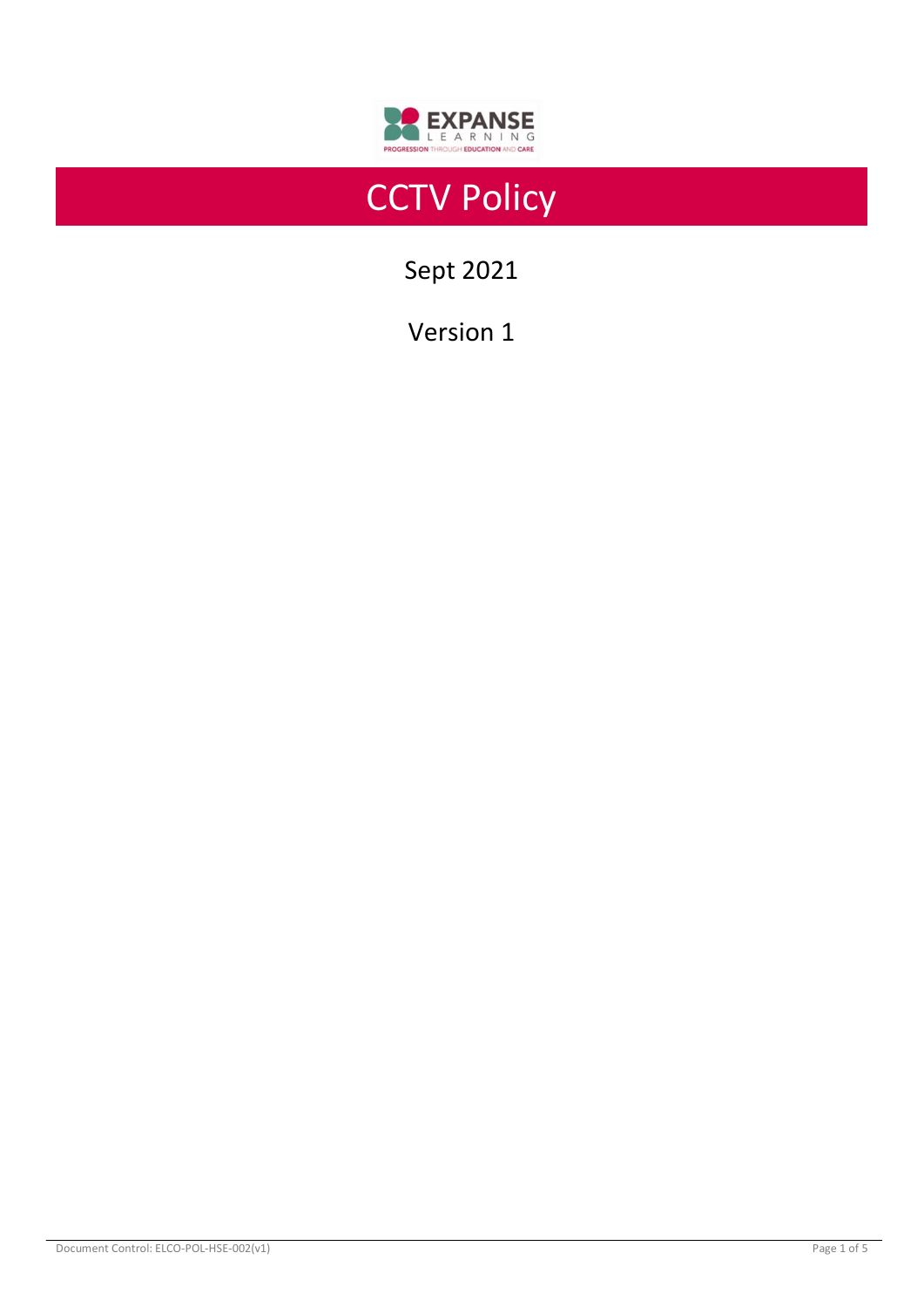# **1. Scope**

This policy applies to all staff at Expanse Learning Wigan College (Hereafter referred to as the college).

## **2. Introduction**

The purpose of this policy is to regulate the management, operation and use of the closed-circuit television (CCTV) system at the College.The system comprises a number of fixed and dome cameras located around the college site. All cameras are monitored from within the Comms office and are only available to selected senior staff. Any access to the CCTV must be recorded in the CCTV log situated in the CCTV cabinet and within the event function on DatabridgeMIS.This policy follows Data Protection Act guidelines and will be subject to review annually to include consultation as appropriate with interested parties.The CCTV system is owned by the college.

## **3. Objectives of the CCTV scheme**

- o To protect the college buildings and their assets.
- o To increase personal safety and reduce the fear of crime.
- o To support the police in a bid to deter and detect crime.
- o To assist in identifying, apprehending and prosecuting offenders.
- o The purpose of Safeguarding
- o The purpose of public safety.
- o To assist in managing the college.

## **4. Statement of intent**

The CCTV Scheme will be registered with the Information Commissioner under the terms of the Data Protection Act 2018 and will seek to comply with the requirements of the Data Protection Act, the inauguration of the General Data Protection Regulations and the Commissioner's Code of Practice. The college will treat the system and all information, documents and recordings obtained and used as data which are protected by the Act. Cameras will be used to monitor activities within the college, its car parks and other public areas to identify criminal activity actually occurring, anticipated, or perceived, and for the purpose of securing the safety and well-being of the college, together with its visitors.

Materials or knowledge secured as a result of CCTV will not be used for any commercial purpose. Footage will only be released to the media for use in the investigation of a specific crime and with the written authority of the police. Footage will never be released to the media for purposes of entertainment. The planning and design have endeavoured to ensure that the scheme will give maximum effectiveness and efficiency, but it is not possible to guarantee that the system will cover or detect every single incident taking place in the areas of coverage. Warning signs, as required by the Code of Practice of the Information Commissioner have been placed at all access routes to areas covered by the college CCTV.

## **5. Data Controller**

The Data controller for the college is the Shared Services Team.

## **6. Operation of the system**

The scheme will be administered and managed by Shared Services, in accordance with the principles and objectives expressed in the code. The day-to-day management will be the responsibility of both the Senior Leadership Team (SLT) and the Head of College. The CCTV system will be operated 24 hours each day, every day of the year, and is monitored remotely via Hik-Connect App. CCTV recordings are currently held on the system for 30 days before automatic deletion.

## **7. Comms Office**

The Shared Services Team will check and confirm the efficiency of the system on a regular basis and in particular that the equipment is properly recording and that cameras are functional. This will be via monthly checks. Access to the CCTV system will be strictly limited to the SLT and the Head of College. Unless an immediate response to events is required.

Visitors and other contractors wishing to enter the CCTV System will be subject to particular arrangement as outlined below:

- o The Health, Safety and Facilities Manager must satisfy themselves over the identity of any other visitors to the main SLT office and the purpose of the visit
- o Where any doubt exists, access will be refused
- o Details of all visits and visitors will be endorsed in the CCTV System logbook.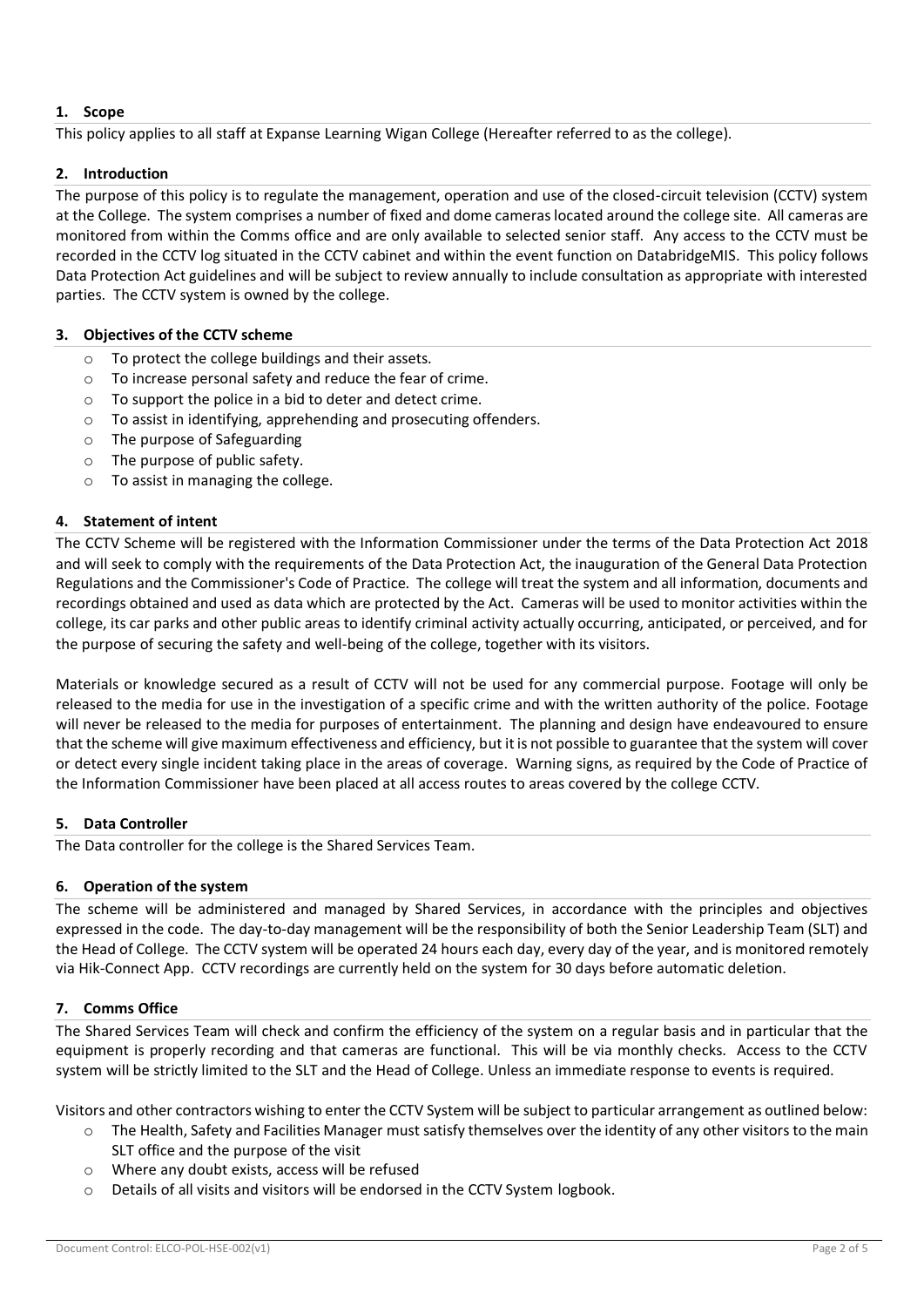The system may generate a certain amount of interest. It is vital that operations are managed with the minimum of disruption. Casual visits will not be permitted. Visitors must first obtain permission from the Health, Safety and Facilities Manager, or his nominated deputy and must be accompanied by him throughout the visit. Any visit may be immediately curtailed if prevailing operational requirements make this necessary.

## **8. Monitoring procedures**

Camera surveillance may be maintained at all times. A monitor is installed in a secure cupboard within the main SLT office to which pictures will be continuously recorded. If covert surveillance is planned, it can only be undertaken by the police or the Council using the appropriate authorisation forms.

#### **9. Video disc/USB procedures**

In order to maintain and preserve the integrity of the discs/USB's used to record events from the hard drive and the facility to use them in any future proceedings, the following procedures for their use and retention must be strictly adhered to:

- o Each disc/USB must be identified by a unique mark
- o Before using, each disc/USB must be cleaned of any previous recording
- $\circ$  The controller must register the date and time of disc insert, including disc reference.
- o A disc/USB (recording) required for evidential purposes must be sealed, witnessed, signed by the controller dated and stored in the main safe. If a disc is not copied for the police before it is sealed, a copy may be made at a later date providing that it is then resealed, witnessed, signed by the controller, dated and returned to the evidence store
- o If the disc/USB is archived the reference must be noted.

Recordings may be viewed by the police for the prevention and detection of crime and authorised officers of the Council. A record will be maintained of the release of recordings to the police or other authorised applicants. A register will be available for this purpose.

Viewing of recordings by the police must be recorded in writing and in the logbook. Requests by the police can only be actioned under section 29 of the Data Protection Act 1998. Should a recording be required as evidence, a copy may be released to the police under the procedures described in the above bullet points of section 7 of this Code. Recordings will only be released to the police on the clear understanding that the recording remains the property of the college, and both the recording and information contained on it are to be treated in accordance with this code. The college also retains the right to refuse permission for the police to pass to any other person the recording or any part of the information contained thereon. On occasions when a Court requires the release of an original recording, this will be produced from the secure evidence store, complete in its sealed bag.

The police may require the college to retain the stored discs for possible use as evidence in the future. Such discs /USB will be properly indexed and properly and securely stored until they are needed by the police.

Applications received from outside bodies (for example solicitors) to view or release recordings will be referred to the Facilities and Health and Safety Director and brought to the Board for approval. In these circumstances discs/USB will normally be released where satisfactory documentary evidence is produced showing that they are required for legal proceedings, a subject access request, or in response to a court order. A fee can be charged in such circumstances: £10 for subject access requests; a sum not exceeding the cost of materials in other cases.

## **10. Breaches of the code (including breaches of security)**

Any breach of the Code of Practice by college staff will be initially investigated by the Assistant Head of College, in order for them to take the appropriate disciplinary action. Any serious breach of the Code of Practice will be immediately investigated, and an independent investigation carried out to make recommendations on how to remedy the breach.

This will be completed within 72 hours of notification of a serious breach.

#### **11. Assessment of the scheme and code of practice**

Performance monitoring, including random operating checks, may be carried out by the Shared Services Team.